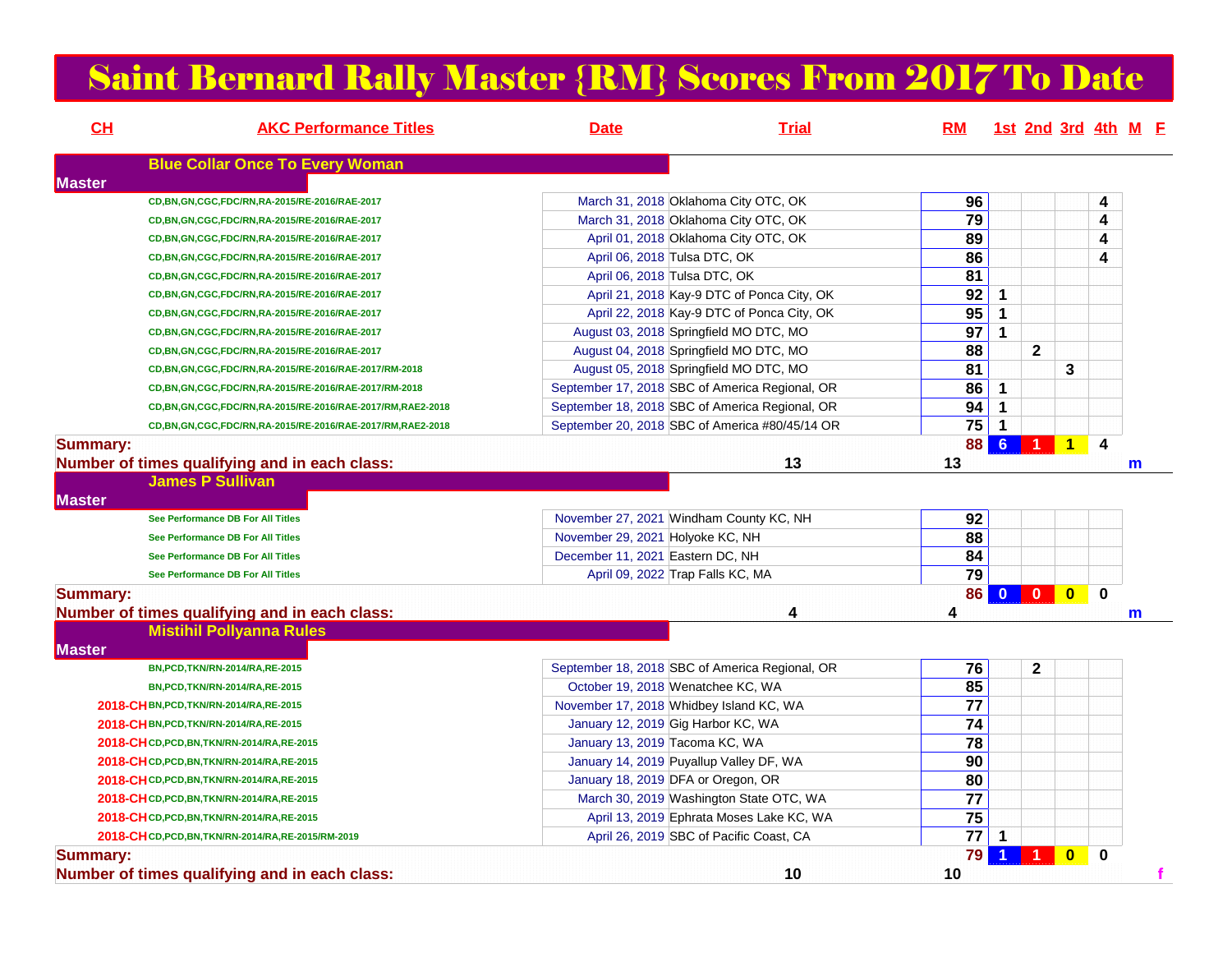| <b>My Penny From Heaven</b><br><b>Master</b><br>94<br>September 25, 2021 Gem City Agility Club, OH<br>$\mathbf 1$<br>CGC/RN, RI, RA-2019/RE-2020<br>79<br>$\mathbf{2}$<br>September 26, 2021 Gem City Agility Club, OH<br>CGC/RN, RI, RA-2019/RE-2020<br>84<br>October 22, 2021 Dayton DTC, OH<br>CGC/RN, RI, RA-2019/RE-2020<br>94<br>October 23, 2021 Dayton DTC, OH<br>3<br>CGC/RN, RI, RA-2019/RE-2020<br>92<br>October 24, 2021 Dayton DTC, OH<br>3<br>CGC/RN, RI, RA-2019/RE-2020<br>85<br>3<br>November 13, 2021 Columbus A-B TC, OH<br>CGC/RN, RI, RA-2019/RE-2020<br>87<br>November 13, 2021 Columbus A-B TC, OH<br>CGC/RN, RI, RA-2019/RE-2020<br>94<br>$\mathbf{2}$<br>November 14, 2021 Columbus A-B TC, OH<br>CGC/RN, RI, RA-2019/RE-2020<br>97<br>January 08, 2022 Dayton DTC, OH<br>CGC/RN, RI, RA-2019/RE-2020<br>74<br>February 26, 2022 Columbus A-B TC, OH<br>CGC/RN, RI, RA-2019/RE-2020<br>2 <sup>2</sup><br>$\bf{0}$<br>88<br>$\mathbf{3}$<br><b>Summary:</b><br>10<br>Number of times qualifying and in each class:<br>10<br><b>Snowy Pines Athena</b><br><b>Master</b><br>$87$ 1<br>September 30, 2021 SBC of America #83/48/17 UT<br>See Performance DB for other titles/RN,RI-2020/RE2021<br>87 <sup>1</sup><br>$\blacktriangleleft$<br>$\overline{\bullet}$<br>$\mathbf{0}$<br>$\mathbf{0}$<br><b>Summary:</b><br>Number of times qualifying and in each class:<br>1<br>1<br><b>Swissmiss Shayna Snowflake</b><br><b>Master</b><br>95<br>$\mathbf{2}$<br>February 28, 2020 GSD Club of Northern Ohio, OH<br>See Performance Date/RN-2018/RA-2019/RE-2020<br>95<br>July 25, 2020 Youngstown All-Breed TC, OH<br>See Performance Date/RN-2018/RA-2019/RE-2020<br>87<br>July 25, 2020 Youngstown All-Breed TC, OH<br>See Performance Date/RN-2018/RA-2019/RE-2020<br>95<br>October 17, 2020 Medina KC, OH<br>See Performance Date/RN-2018/RA-2019/RE-2020<br>79<br>October 23, 2020 Youngstown All-Breed TC, OH<br>See Performance Date/RN-2018/RA-2019/RE-2020<br>95<br>October 30, 2020 Cleveland A-B Training Club, OH<br>See Performance Date/RN-2018/RA-2019/RE-2020<br>89<br>October 30, 2020 Cleveland A-B Training Club, OH<br>See Performance Date/RN-2018/RA-2019/RE-2020<br>88<br>February 06, 2021 Medina KC, OH<br>See Performance Date/RN-2018/RA-2019/RE-2020<br>98<br>$\mathbf{2}$<br>February 06, 2021 Medina KC, OH<br>See Performance Date/RN-2018/RA-2019/RE-2020<br>98<br>February 07, 2021 Medina KC, OH<br>See Performance Date/RN-2018/RA-2019/RE-2020/RM-2021<br>96<br>March 05, 2021 GSD Club of Northern Ohio, OH<br>See Performance Date/RN-2018/RA-2019/RE-2020/RM,RAE-2021<br>84<br>March 05, 2021 GSD Club of Northern Ohio, OH<br>See Performance Date/RN-2018/RA-2019/RE-2020/RM,RAE-2021<br>99<br>$\mathbf{2}$<br>March 13, 2021 Cleveland A-B Training Club, OH<br>See Performance Date/RN-2018/RA-2019/RE-2020/RM,RAE-2021<br>74<br>April 09, 2021 Youngstown All-Breed TC, OH<br>See Performance Date/RN-2018/RA-2019/RE-2020/RM,RAE-2021<br>75<br>April 16, 2021 SBC of America #82/47/16 PA<br>$\mathbf{1}$<br>See Performance Date/RN-2018/RA-2019/RE-2020/RM,RAE-2021<br>96<br>June 26, 2021 Cleveland A-B Training Club, OH<br>See Performance Date/RN-2018/RA-2019/RE-2020/RM,RAE-2021<br>96<br>June 26, 2021 Cleveland A-B Training Club, OH<br>See Performance Date/RN-2018/RA-2019/RE-2020/RM,RAE-2021 | CL | <b>AKC Performance Titles</b> | <b>Date</b> | <b>Trial</b> | RM |  |  | 1st 2nd 3rd 4th M E |  |
|------------------------------------------------------------------------------------------------------------------------------------------------------------------------------------------------------------------------------------------------------------------------------------------------------------------------------------------------------------------------------------------------------------------------------------------------------------------------------------------------------------------------------------------------------------------------------------------------------------------------------------------------------------------------------------------------------------------------------------------------------------------------------------------------------------------------------------------------------------------------------------------------------------------------------------------------------------------------------------------------------------------------------------------------------------------------------------------------------------------------------------------------------------------------------------------------------------------------------------------------------------------------------------------------------------------------------------------------------------------------------------------------------------------------------------------------------------------------------------------------------------------------------------------------------------------------------------------------------------------------------------------------------------------------------------------------------------------------------------------------------------------------------------------------------------------------------------------------------------------------------------------------------------------------------------------------------------------------------------------------------------------------------------------------------------------------------------------------------------------------------------------------------------------------------------------------------------------------------------------------------------------------------------------------------------------------------------------------------------------------------------------------------------------------------------------------------------------------------------------------------------------------------------------------------------------------------------------------------------------------------------------------------------------------------------------------------------------------------------------------------------------------------------------------------------------------------------------------------------------------------------------------------------------------------------------------------------------------------------------------------------------------------------------------------------------------------------------------------------------------------------------------------------------------------------------------------------------------------------------------------------------------------------------------------------------------------------------------------------------------------|----|-------------------------------|-------------|--------------|----|--|--|---------------------|--|
|                                                                                                                                                                                                                                                                                                                                                                                                                                                                                                                                                                                                                                                                                                                                                                                                                                                                                                                                                                                                                                                                                                                                                                                                                                                                                                                                                                                                                                                                                                                                                                                                                                                                                                                                                                                                                                                                                                                                                                                                                                                                                                                                                                                                                                                                                                                                                                                                                                                                                                                                                                                                                                                                                                                                                                                                                                                                                                                                                                                                                                                                                                                                                                                                                                                                                                                                                                              |    |                               |             |              |    |  |  |                     |  |
|                                                                                                                                                                                                                                                                                                                                                                                                                                                                                                                                                                                                                                                                                                                                                                                                                                                                                                                                                                                                                                                                                                                                                                                                                                                                                                                                                                                                                                                                                                                                                                                                                                                                                                                                                                                                                                                                                                                                                                                                                                                                                                                                                                                                                                                                                                                                                                                                                                                                                                                                                                                                                                                                                                                                                                                                                                                                                                                                                                                                                                                                                                                                                                                                                                                                                                                                                                              |    |                               |             |              |    |  |  |                     |  |
|                                                                                                                                                                                                                                                                                                                                                                                                                                                                                                                                                                                                                                                                                                                                                                                                                                                                                                                                                                                                                                                                                                                                                                                                                                                                                                                                                                                                                                                                                                                                                                                                                                                                                                                                                                                                                                                                                                                                                                                                                                                                                                                                                                                                                                                                                                                                                                                                                                                                                                                                                                                                                                                                                                                                                                                                                                                                                                                                                                                                                                                                                                                                                                                                                                                                                                                                                                              |    |                               |             |              |    |  |  |                     |  |
|                                                                                                                                                                                                                                                                                                                                                                                                                                                                                                                                                                                                                                                                                                                                                                                                                                                                                                                                                                                                                                                                                                                                                                                                                                                                                                                                                                                                                                                                                                                                                                                                                                                                                                                                                                                                                                                                                                                                                                                                                                                                                                                                                                                                                                                                                                                                                                                                                                                                                                                                                                                                                                                                                                                                                                                                                                                                                                                                                                                                                                                                                                                                                                                                                                                                                                                                                                              |    |                               |             |              |    |  |  |                     |  |
|                                                                                                                                                                                                                                                                                                                                                                                                                                                                                                                                                                                                                                                                                                                                                                                                                                                                                                                                                                                                                                                                                                                                                                                                                                                                                                                                                                                                                                                                                                                                                                                                                                                                                                                                                                                                                                                                                                                                                                                                                                                                                                                                                                                                                                                                                                                                                                                                                                                                                                                                                                                                                                                                                                                                                                                                                                                                                                                                                                                                                                                                                                                                                                                                                                                                                                                                                                              |    |                               |             |              |    |  |  |                     |  |
|                                                                                                                                                                                                                                                                                                                                                                                                                                                                                                                                                                                                                                                                                                                                                                                                                                                                                                                                                                                                                                                                                                                                                                                                                                                                                                                                                                                                                                                                                                                                                                                                                                                                                                                                                                                                                                                                                                                                                                                                                                                                                                                                                                                                                                                                                                                                                                                                                                                                                                                                                                                                                                                                                                                                                                                                                                                                                                                                                                                                                                                                                                                                                                                                                                                                                                                                                                              |    |                               |             |              |    |  |  |                     |  |
|                                                                                                                                                                                                                                                                                                                                                                                                                                                                                                                                                                                                                                                                                                                                                                                                                                                                                                                                                                                                                                                                                                                                                                                                                                                                                                                                                                                                                                                                                                                                                                                                                                                                                                                                                                                                                                                                                                                                                                                                                                                                                                                                                                                                                                                                                                                                                                                                                                                                                                                                                                                                                                                                                                                                                                                                                                                                                                                                                                                                                                                                                                                                                                                                                                                                                                                                                                              |    |                               |             |              |    |  |  |                     |  |
|                                                                                                                                                                                                                                                                                                                                                                                                                                                                                                                                                                                                                                                                                                                                                                                                                                                                                                                                                                                                                                                                                                                                                                                                                                                                                                                                                                                                                                                                                                                                                                                                                                                                                                                                                                                                                                                                                                                                                                                                                                                                                                                                                                                                                                                                                                                                                                                                                                                                                                                                                                                                                                                                                                                                                                                                                                                                                                                                                                                                                                                                                                                                                                                                                                                                                                                                                                              |    |                               |             |              |    |  |  |                     |  |
|                                                                                                                                                                                                                                                                                                                                                                                                                                                                                                                                                                                                                                                                                                                                                                                                                                                                                                                                                                                                                                                                                                                                                                                                                                                                                                                                                                                                                                                                                                                                                                                                                                                                                                                                                                                                                                                                                                                                                                                                                                                                                                                                                                                                                                                                                                                                                                                                                                                                                                                                                                                                                                                                                                                                                                                                                                                                                                                                                                                                                                                                                                                                                                                                                                                                                                                                                                              |    |                               |             |              |    |  |  |                     |  |
|                                                                                                                                                                                                                                                                                                                                                                                                                                                                                                                                                                                                                                                                                                                                                                                                                                                                                                                                                                                                                                                                                                                                                                                                                                                                                                                                                                                                                                                                                                                                                                                                                                                                                                                                                                                                                                                                                                                                                                                                                                                                                                                                                                                                                                                                                                                                                                                                                                                                                                                                                                                                                                                                                                                                                                                                                                                                                                                                                                                                                                                                                                                                                                                                                                                                                                                                                                              |    |                               |             |              |    |  |  |                     |  |
|                                                                                                                                                                                                                                                                                                                                                                                                                                                                                                                                                                                                                                                                                                                                                                                                                                                                                                                                                                                                                                                                                                                                                                                                                                                                                                                                                                                                                                                                                                                                                                                                                                                                                                                                                                                                                                                                                                                                                                                                                                                                                                                                                                                                                                                                                                                                                                                                                                                                                                                                                                                                                                                                                                                                                                                                                                                                                                                                                                                                                                                                                                                                                                                                                                                                                                                                                                              |    |                               |             |              |    |  |  |                     |  |
|                                                                                                                                                                                                                                                                                                                                                                                                                                                                                                                                                                                                                                                                                                                                                                                                                                                                                                                                                                                                                                                                                                                                                                                                                                                                                                                                                                                                                                                                                                                                                                                                                                                                                                                                                                                                                                                                                                                                                                                                                                                                                                                                                                                                                                                                                                                                                                                                                                                                                                                                                                                                                                                                                                                                                                                                                                                                                                                                                                                                                                                                                                                                                                                                                                                                                                                                                                              |    |                               |             |              |    |  |  |                     |  |
|                                                                                                                                                                                                                                                                                                                                                                                                                                                                                                                                                                                                                                                                                                                                                                                                                                                                                                                                                                                                                                                                                                                                                                                                                                                                                                                                                                                                                                                                                                                                                                                                                                                                                                                                                                                                                                                                                                                                                                                                                                                                                                                                                                                                                                                                                                                                                                                                                                                                                                                                                                                                                                                                                                                                                                                                                                                                                                                                                                                                                                                                                                                                                                                                                                                                                                                                                                              |    |                               |             |              |    |  |  |                     |  |
|                                                                                                                                                                                                                                                                                                                                                                                                                                                                                                                                                                                                                                                                                                                                                                                                                                                                                                                                                                                                                                                                                                                                                                                                                                                                                                                                                                                                                                                                                                                                                                                                                                                                                                                                                                                                                                                                                                                                                                                                                                                                                                                                                                                                                                                                                                                                                                                                                                                                                                                                                                                                                                                                                                                                                                                                                                                                                                                                                                                                                                                                                                                                                                                                                                                                                                                                                                              |    |                               |             |              |    |  |  |                     |  |
|                                                                                                                                                                                                                                                                                                                                                                                                                                                                                                                                                                                                                                                                                                                                                                                                                                                                                                                                                                                                                                                                                                                                                                                                                                                                                                                                                                                                                                                                                                                                                                                                                                                                                                                                                                                                                                                                                                                                                                                                                                                                                                                                                                                                                                                                                                                                                                                                                                                                                                                                                                                                                                                                                                                                                                                                                                                                                                                                                                                                                                                                                                                                                                                                                                                                                                                                                                              |    |                               |             |              |    |  |  |                     |  |
|                                                                                                                                                                                                                                                                                                                                                                                                                                                                                                                                                                                                                                                                                                                                                                                                                                                                                                                                                                                                                                                                                                                                                                                                                                                                                                                                                                                                                                                                                                                                                                                                                                                                                                                                                                                                                                                                                                                                                                                                                                                                                                                                                                                                                                                                                                                                                                                                                                                                                                                                                                                                                                                                                                                                                                                                                                                                                                                                                                                                                                                                                                                                                                                                                                                                                                                                                                              |    |                               |             |              |    |  |  |                     |  |
|                                                                                                                                                                                                                                                                                                                                                                                                                                                                                                                                                                                                                                                                                                                                                                                                                                                                                                                                                                                                                                                                                                                                                                                                                                                                                                                                                                                                                                                                                                                                                                                                                                                                                                                                                                                                                                                                                                                                                                                                                                                                                                                                                                                                                                                                                                                                                                                                                                                                                                                                                                                                                                                                                                                                                                                                                                                                                                                                                                                                                                                                                                                                                                                                                                                                                                                                                                              |    |                               |             |              |    |  |  |                     |  |
|                                                                                                                                                                                                                                                                                                                                                                                                                                                                                                                                                                                                                                                                                                                                                                                                                                                                                                                                                                                                                                                                                                                                                                                                                                                                                                                                                                                                                                                                                                                                                                                                                                                                                                                                                                                                                                                                                                                                                                                                                                                                                                                                                                                                                                                                                                                                                                                                                                                                                                                                                                                                                                                                                                                                                                                                                                                                                                                                                                                                                                                                                                                                                                                                                                                                                                                                                                              |    |                               |             |              |    |  |  |                     |  |
|                                                                                                                                                                                                                                                                                                                                                                                                                                                                                                                                                                                                                                                                                                                                                                                                                                                                                                                                                                                                                                                                                                                                                                                                                                                                                                                                                                                                                                                                                                                                                                                                                                                                                                                                                                                                                                                                                                                                                                                                                                                                                                                                                                                                                                                                                                                                                                                                                                                                                                                                                                                                                                                                                                                                                                                                                                                                                                                                                                                                                                                                                                                                                                                                                                                                                                                                                                              |    |                               |             |              |    |  |  |                     |  |
|                                                                                                                                                                                                                                                                                                                                                                                                                                                                                                                                                                                                                                                                                                                                                                                                                                                                                                                                                                                                                                                                                                                                                                                                                                                                                                                                                                                                                                                                                                                                                                                                                                                                                                                                                                                                                                                                                                                                                                                                                                                                                                                                                                                                                                                                                                                                                                                                                                                                                                                                                                                                                                                                                                                                                                                                                                                                                                                                                                                                                                                                                                                                                                                                                                                                                                                                                                              |    |                               |             |              |    |  |  |                     |  |
|                                                                                                                                                                                                                                                                                                                                                                                                                                                                                                                                                                                                                                                                                                                                                                                                                                                                                                                                                                                                                                                                                                                                                                                                                                                                                                                                                                                                                                                                                                                                                                                                                                                                                                                                                                                                                                                                                                                                                                                                                                                                                                                                                                                                                                                                                                                                                                                                                                                                                                                                                                                                                                                                                                                                                                                                                                                                                                                                                                                                                                                                                                                                                                                                                                                                                                                                                                              |    |                               |             |              |    |  |  |                     |  |
|                                                                                                                                                                                                                                                                                                                                                                                                                                                                                                                                                                                                                                                                                                                                                                                                                                                                                                                                                                                                                                                                                                                                                                                                                                                                                                                                                                                                                                                                                                                                                                                                                                                                                                                                                                                                                                                                                                                                                                                                                                                                                                                                                                                                                                                                                                                                                                                                                                                                                                                                                                                                                                                                                                                                                                                                                                                                                                                                                                                                                                                                                                                                                                                                                                                                                                                                                                              |    |                               |             |              |    |  |  |                     |  |
|                                                                                                                                                                                                                                                                                                                                                                                                                                                                                                                                                                                                                                                                                                                                                                                                                                                                                                                                                                                                                                                                                                                                                                                                                                                                                                                                                                                                                                                                                                                                                                                                                                                                                                                                                                                                                                                                                                                                                                                                                                                                                                                                                                                                                                                                                                                                                                                                                                                                                                                                                                                                                                                                                                                                                                                                                                                                                                                                                                                                                                                                                                                                                                                                                                                                                                                                                                              |    |                               |             |              |    |  |  |                     |  |
|                                                                                                                                                                                                                                                                                                                                                                                                                                                                                                                                                                                                                                                                                                                                                                                                                                                                                                                                                                                                                                                                                                                                                                                                                                                                                                                                                                                                                                                                                                                                                                                                                                                                                                                                                                                                                                                                                                                                                                                                                                                                                                                                                                                                                                                                                                                                                                                                                                                                                                                                                                                                                                                                                                                                                                                                                                                                                                                                                                                                                                                                                                                                                                                                                                                                                                                                                                              |    |                               |             |              |    |  |  |                     |  |
|                                                                                                                                                                                                                                                                                                                                                                                                                                                                                                                                                                                                                                                                                                                                                                                                                                                                                                                                                                                                                                                                                                                                                                                                                                                                                                                                                                                                                                                                                                                                                                                                                                                                                                                                                                                                                                                                                                                                                                                                                                                                                                                                                                                                                                                                                                                                                                                                                                                                                                                                                                                                                                                                                                                                                                                                                                                                                                                                                                                                                                                                                                                                                                                                                                                                                                                                                                              |    |                               |             |              |    |  |  |                     |  |
|                                                                                                                                                                                                                                                                                                                                                                                                                                                                                                                                                                                                                                                                                                                                                                                                                                                                                                                                                                                                                                                                                                                                                                                                                                                                                                                                                                                                                                                                                                                                                                                                                                                                                                                                                                                                                                                                                                                                                                                                                                                                                                                                                                                                                                                                                                                                                                                                                                                                                                                                                                                                                                                                                                                                                                                                                                                                                                                                                                                                                                                                                                                                                                                                                                                                                                                                                                              |    |                               |             |              |    |  |  |                     |  |
|                                                                                                                                                                                                                                                                                                                                                                                                                                                                                                                                                                                                                                                                                                                                                                                                                                                                                                                                                                                                                                                                                                                                                                                                                                                                                                                                                                                                                                                                                                                                                                                                                                                                                                                                                                                                                                                                                                                                                                                                                                                                                                                                                                                                                                                                                                                                                                                                                                                                                                                                                                                                                                                                                                                                                                                                                                                                                                                                                                                                                                                                                                                                                                                                                                                                                                                                                                              |    |                               |             |              |    |  |  |                     |  |
|                                                                                                                                                                                                                                                                                                                                                                                                                                                                                                                                                                                                                                                                                                                                                                                                                                                                                                                                                                                                                                                                                                                                                                                                                                                                                                                                                                                                                                                                                                                                                                                                                                                                                                                                                                                                                                                                                                                                                                                                                                                                                                                                                                                                                                                                                                                                                                                                                                                                                                                                                                                                                                                                                                                                                                                                                                                                                                                                                                                                                                                                                                                                                                                                                                                                                                                                                                              |    |                               |             |              |    |  |  |                     |  |
|                                                                                                                                                                                                                                                                                                                                                                                                                                                                                                                                                                                                                                                                                                                                                                                                                                                                                                                                                                                                                                                                                                                                                                                                                                                                                                                                                                                                                                                                                                                                                                                                                                                                                                                                                                                                                                                                                                                                                                                                                                                                                                                                                                                                                                                                                                                                                                                                                                                                                                                                                                                                                                                                                                                                                                                                                                                                                                                                                                                                                                                                                                                                                                                                                                                                                                                                                                              |    |                               |             |              |    |  |  |                     |  |
|                                                                                                                                                                                                                                                                                                                                                                                                                                                                                                                                                                                                                                                                                                                                                                                                                                                                                                                                                                                                                                                                                                                                                                                                                                                                                                                                                                                                                                                                                                                                                                                                                                                                                                                                                                                                                                                                                                                                                                                                                                                                                                                                                                                                                                                                                                                                                                                                                                                                                                                                                                                                                                                                                                                                                                                                                                                                                                                                                                                                                                                                                                                                                                                                                                                                                                                                                                              |    |                               |             |              |    |  |  |                     |  |
|                                                                                                                                                                                                                                                                                                                                                                                                                                                                                                                                                                                                                                                                                                                                                                                                                                                                                                                                                                                                                                                                                                                                                                                                                                                                                                                                                                                                                                                                                                                                                                                                                                                                                                                                                                                                                                                                                                                                                                                                                                                                                                                                                                                                                                                                                                                                                                                                                                                                                                                                                                                                                                                                                                                                                                                                                                                                                                                                                                                                                                                                                                                                                                                                                                                                                                                                                                              |    |                               |             |              |    |  |  |                     |  |
|                                                                                                                                                                                                                                                                                                                                                                                                                                                                                                                                                                                                                                                                                                                                                                                                                                                                                                                                                                                                                                                                                                                                                                                                                                                                                                                                                                                                                                                                                                                                                                                                                                                                                                                                                                                                                                                                                                                                                                                                                                                                                                                                                                                                                                                                                                                                                                                                                                                                                                                                                                                                                                                                                                                                                                                                                                                                                                                                                                                                                                                                                                                                                                                                                                                                                                                                                                              |    |                               |             |              |    |  |  |                     |  |
|                                                                                                                                                                                                                                                                                                                                                                                                                                                                                                                                                                                                                                                                                                                                                                                                                                                                                                                                                                                                                                                                                                                                                                                                                                                                                                                                                                                                                                                                                                                                                                                                                                                                                                                                                                                                                                                                                                                                                                                                                                                                                                                                                                                                                                                                                                                                                                                                                                                                                                                                                                                                                                                                                                                                                                                                                                                                                                                                                                                                                                                                                                                                                                                                                                                                                                                                                                              |    |                               |             |              |    |  |  |                     |  |
|                                                                                                                                                                                                                                                                                                                                                                                                                                                                                                                                                                                                                                                                                                                                                                                                                                                                                                                                                                                                                                                                                                                                                                                                                                                                                                                                                                                                                                                                                                                                                                                                                                                                                                                                                                                                                                                                                                                                                                                                                                                                                                                                                                                                                                                                                                                                                                                                                                                                                                                                                                                                                                                                                                                                                                                                                                                                                                                                                                                                                                                                                                                                                                                                                                                                                                                                                                              |    |                               |             |              |    |  |  |                     |  |
|                                                                                                                                                                                                                                                                                                                                                                                                                                                                                                                                                                                                                                                                                                                                                                                                                                                                                                                                                                                                                                                                                                                                                                                                                                                                                                                                                                                                                                                                                                                                                                                                                                                                                                                                                                                                                                                                                                                                                                                                                                                                                                                                                                                                                                                                                                                                                                                                                                                                                                                                                                                                                                                                                                                                                                                                                                                                                                                                                                                                                                                                                                                                                                                                                                                                                                                                                                              |    |                               |             |              |    |  |  |                     |  |
|                                                                                                                                                                                                                                                                                                                                                                                                                                                                                                                                                                                                                                                                                                                                                                                                                                                                                                                                                                                                                                                                                                                                                                                                                                                                                                                                                                                                                                                                                                                                                                                                                                                                                                                                                                                                                                                                                                                                                                                                                                                                                                                                                                                                                                                                                                                                                                                                                                                                                                                                                                                                                                                                                                                                                                                                                                                                                                                                                                                                                                                                                                                                                                                                                                                                                                                                                                              |    |                               |             |              |    |  |  |                     |  |
|                                                                                                                                                                                                                                                                                                                                                                                                                                                                                                                                                                                                                                                                                                                                                                                                                                                                                                                                                                                                                                                                                                                                                                                                                                                                                                                                                                                                                                                                                                                                                                                                                                                                                                                                                                                                                                                                                                                                                                                                                                                                                                                                                                                                                                                                                                                                                                                                                                                                                                                                                                                                                                                                                                                                                                                                                                                                                                                                                                                                                                                                                                                                                                                                                                                                                                                                                                              |    |                               |             |              |    |  |  |                     |  |
|                                                                                                                                                                                                                                                                                                                                                                                                                                                                                                                                                                                                                                                                                                                                                                                                                                                                                                                                                                                                                                                                                                                                                                                                                                                                                                                                                                                                                                                                                                                                                                                                                                                                                                                                                                                                                                                                                                                                                                                                                                                                                                                                                                                                                                                                                                                                                                                                                                                                                                                                                                                                                                                                                                                                                                                                                                                                                                                                                                                                                                                                                                                                                                                                                                                                                                                                                                              |    |                               |             |              |    |  |  |                     |  |
| 90<br>3<br>October 09, 2021 Cleveland Shetland Sheepdog C. OH<br>See Performance Date/RN-2018/RA-2019/RE-2020/RM,RAE-2021                                                                                                                                                                                                                                                                                                                                                                                                                                                                                                                                                                                                                                                                                                                                                                                                                                                                                                                                                                                                                                                                                                                                                                                                                                                                                                                                                                                                                                                                                                                                                                                                                                                                                                                                                                                                                                                                                                                                                                                                                                                                                                                                                                                                                                                                                                                                                                                                                                                                                                                                                                                                                                                                                                                                                                                                                                                                                                                                                                                                                                                                                                                                                                                                                                                    |    |                               |             |              |    |  |  |                     |  |
| 86<br>October 10, 2021 Cleveland Shetland Sheepdog C. OH<br>See Performance Date/RN-2018/RA-2019/RE-2020/RM,RAE-2021                                                                                                                                                                                                                                                                                                                                                                                                                                                                                                                                                                                                                                                                                                                                                                                                                                                                                                                                                                                                                                                                                                                                                                                                                                                                                                                                                                                                                                                                                                                                                                                                                                                                                                                                                                                                                                                                                                                                                                                                                                                                                                                                                                                                                                                                                                                                                                                                                                                                                                                                                                                                                                                                                                                                                                                                                                                                                                                                                                                                                                                                                                                                                                                                                                                         |    |                               |             |              |    |  |  |                     |  |
| 97<br>October 23, 2021 Medina KC, OH<br>See Performance Date/RN-2018/RA-2019/RE-2020/RM,RAE-2021                                                                                                                                                                                                                                                                                                                                                                                                                                                                                                                                                                                                                                                                                                                                                                                                                                                                                                                                                                                                                                                                                                                                                                                                                                                                                                                                                                                                                                                                                                                                                                                                                                                                                                                                                                                                                                                                                                                                                                                                                                                                                                                                                                                                                                                                                                                                                                                                                                                                                                                                                                                                                                                                                                                                                                                                                                                                                                                                                                                                                                                                                                                                                                                                                                                                             |    |                               |             |              |    |  |  |                     |  |
| 96<br>October 23, 2021 Medina KC, OH<br>See Performance Date/RN-2018/RA-2019/RE-2020/RM2,RAE-2021                                                                                                                                                                                                                                                                                                                                                                                                                                                                                                                                                                                                                                                                                                                                                                                                                                                                                                                                                                                                                                                                                                                                                                                                                                                                                                                                                                                                                                                                                                                                                                                                                                                                                                                                                                                                                                                                                                                                                                                                                                                                                                                                                                                                                                                                                                                                                                                                                                                                                                                                                                                                                                                                                                                                                                                                                                                                                                                                                                                                                                                                                                                                                                                                                                                                            |    |                               |             |              |    |  |  |                     |  |
| 87<br>October 24, 2021 Medina KC, OH<br>See Performance Date/RN-2018/RA-2019/RE-2020/RM2,RAE-2021                                                                                                                                                                                                                                                                                                                                                                                                                                                                                                                                                                                                                                                                                                                                                                                                                                                                                                                                                                                                                                                                                                                                                                                                                                                                                                                                                                                                                                                                                                                                                                                                                                                                                                                                                                                                                                                                                                                                                                                                                                                                                                                                                                                                                                                                                                                                                                                                                                                                                                                                                                                                                                                                                                                                                                                                                                                                                                                                                                                                                                                                                                                                                                                                                                                                            |    |                               |             |              |    |  |  |                     |  |